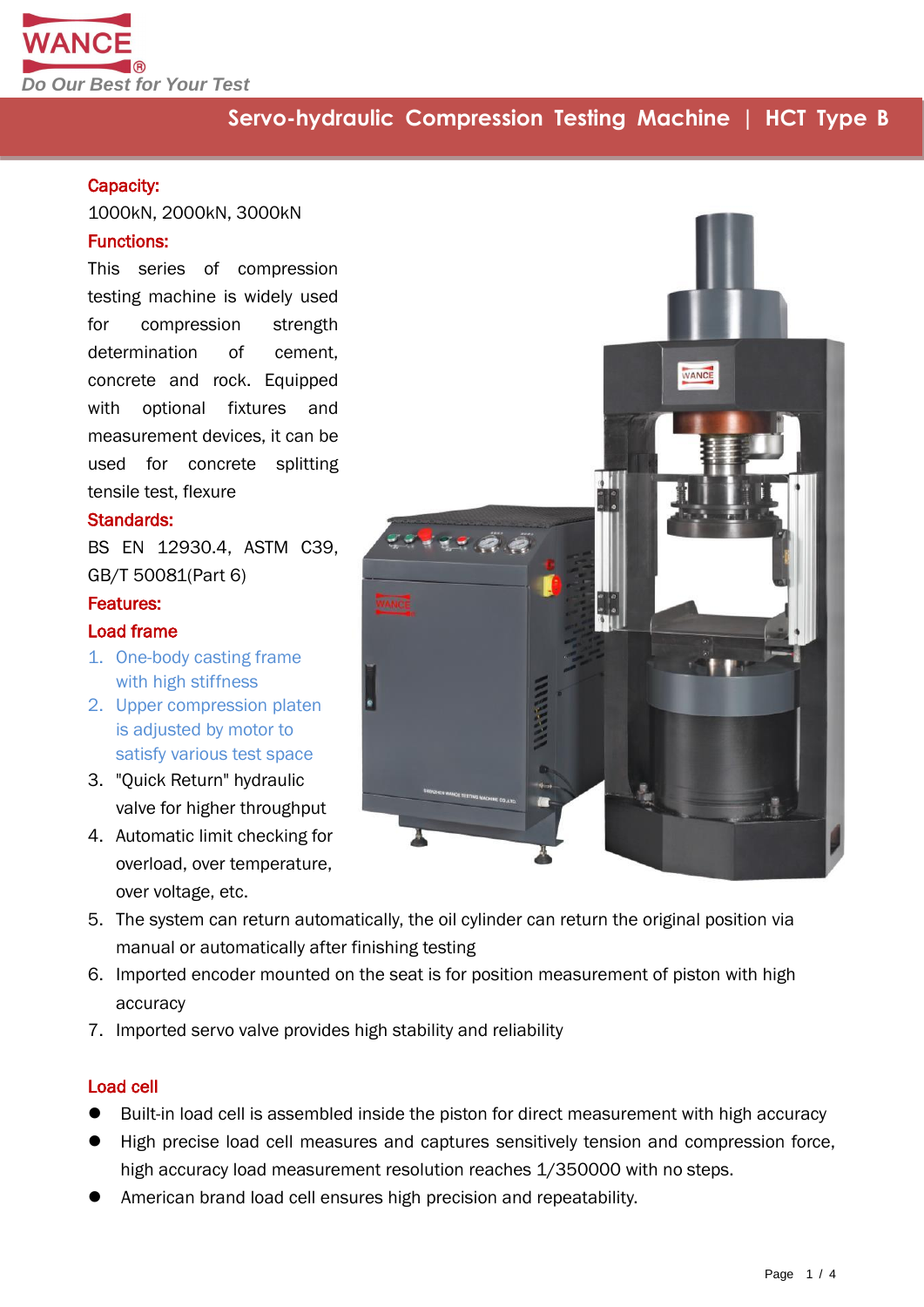## **Servo-hydraulic Compression Testing Machine | HCT Type B**

#### Controlling system – DTC-350

1. Closed loop control of stress, strain and displacement. Control loops can switch automatically and smoothly. Control algorithm adopts advanced neural element self-adapting PID. Neural element has ability of close to any non-linear function , simple structure and learning algorithm. It can adapt changing of control object by changing its own synapse weighting and distinguish parameter on line, rebuild object model on line.



2. Control system based on DSP

DSP, the professional CPU and RISC, is used as control chip of the products. The chip has many functions, such as 40MIPS, 32-digit fixed point, vector control, A/D exchange, position capturing , etc. It is a CPU widely used in industry controlling and suitable to be IC of our products.

3. USB 1.1 communication

Data exchange between hardware and software via USB 1.1inrerface and velocity of 12Mb/s. USB is main direction of development of communication, which has merits of high communication velocity, variety of communication mode( such as controlling , breaking, batch, real time ,etc.), and will be the main mode of communication.

4. Data acquisition system and position capturing system. Data acquisition system consists of 8 channels of 24 bit A/D exchange; effective resolution is 1/350000 with non-step in full range . Exchange velocity and gain are programmable on line. The products contain 3

channels of encoder position capturing system permitting photo-electric orthogonal code impulse. Frequency can reach 5 MHZ, which has functions of correcting, direction identifying and number-counting.

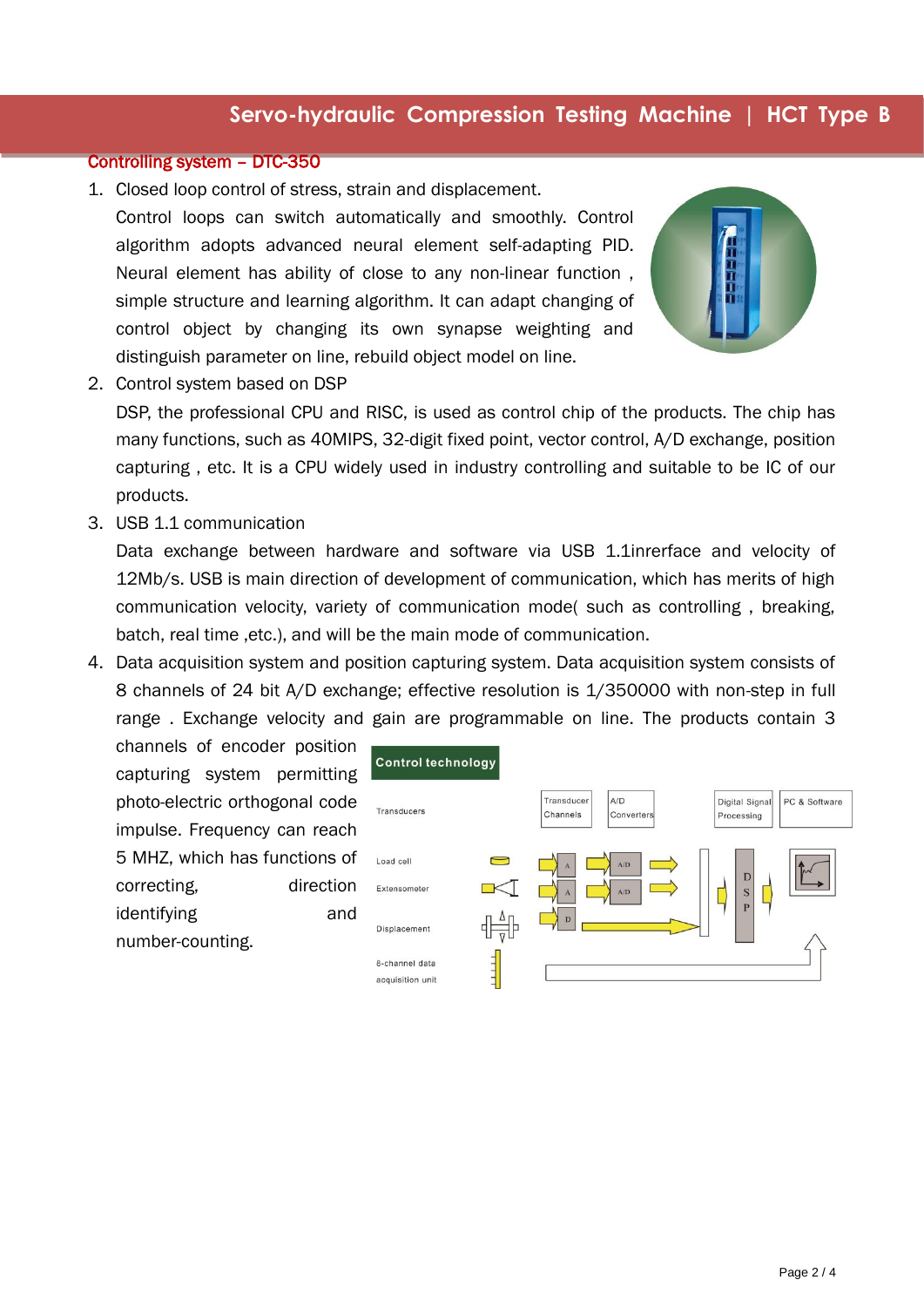#### Two steps to start testing: select a project, press start

This software features a large, growing host of pre-packaged test methods to help you quickly

and efficiently meet the requirements of global test standards such as ASTM, ISO, DIN, EN, BS, and more. Selected by an operator at runtime, these methods are crafted to meet the specific test flow, analysis and reporting requirements of industry standards across a range of specimen and test types. Pre-packaged test methods are available in a wide selection of bundled sets, including: Polymers & Plastics, Metals, Construction Materials, Biomedical Products,

Ï



Paper Products, Adhesives, foam, textiles and more.

- Versatile, easy-to-use TestPilot software with a large and growing library of standards-compliant test methods (ASTM, ISO, DIN, EN, BS, and more)
- $\triangleright$  Modular design permits easy upgrading
- $\triangleright$  Plenty of test standards are built in the library of the software for routine tests.
- $\triangleright$  User configured report: user can preset report template and include necessary information, like company information, statistics, and etc. Test report can export to Excel or Word.
- $\triangleright$  Powerful graphic function: real time display curves, like displacement-load, stress-strain, displacement-time, load-times, and others
- $\triangleright$  Powerful analysis function can calculate typical value and display on the curve, like Fm, ReL, ReH, Rp.
- Measurement unit: Users can select SI, or others, like N, kN, Kgf, lbf, Mpa, and so on, user can define the unit by themselves using formula.

Modular design is simple for operation and upgrading